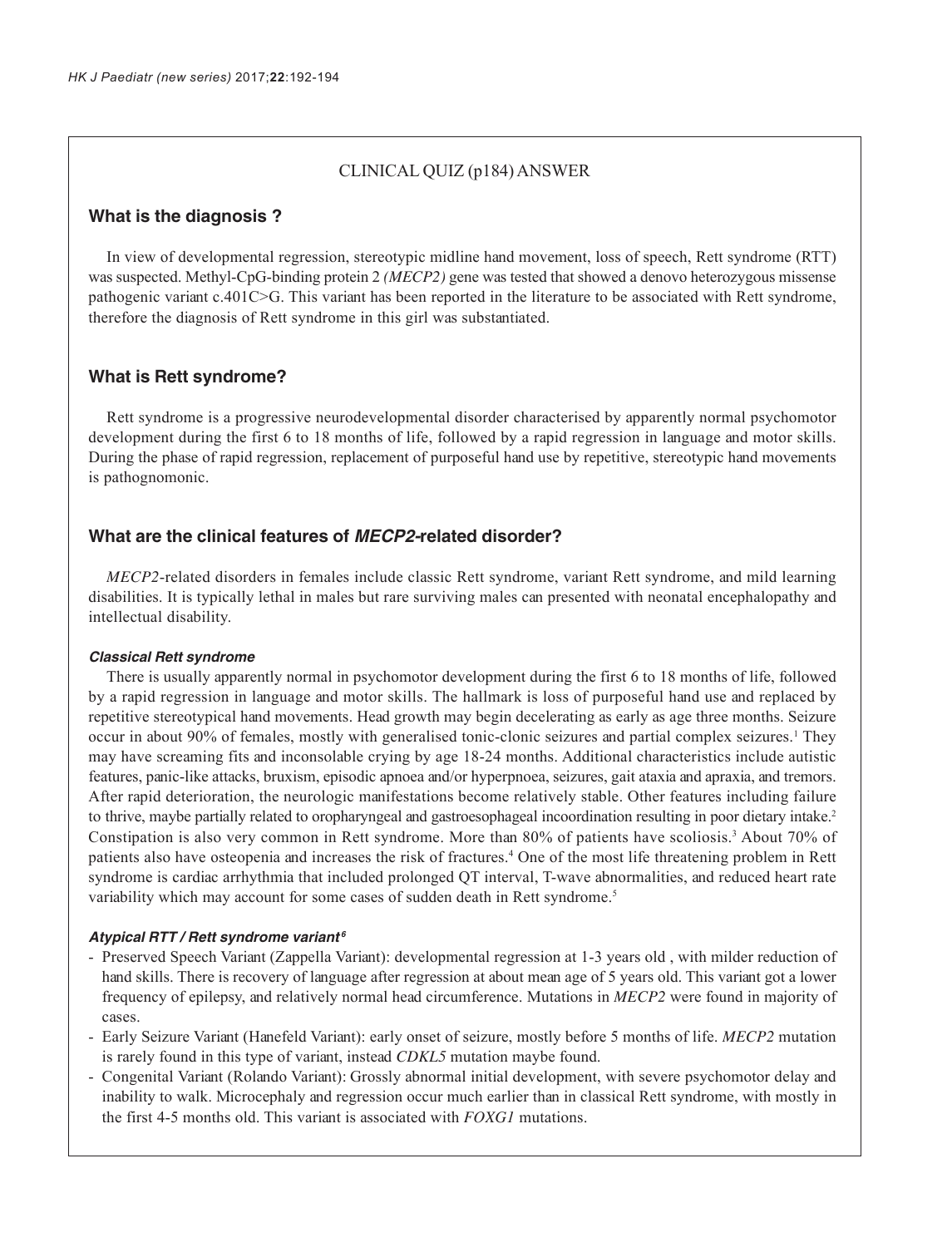# **What are the diagnostic criteria of Rett syndrome?**

The diagnostic criteria was updated and modified in  $2010$ , which shown in table below:

Rett syndrome diagnostic criteria 2010

Consider diagnosis when postnatal deceleration of head growth is observed.

*Required for typical or classic RTT*

- 1. A period of regression followed by recovery or stabilisation
- 2. All main criteria and all exclusion criteria
- 3. Supportive criteria are not required, although often present in typical RTT

### *Required for atypical or variant RTT*

- 1. A period of regression followed by recovery or stabilisation
- 2. At least 2 out of the 4 main criteria
- 3. Five out of 11 supportive criteria

### **Main criteria**

- 1. Partial or complete loss of acquired purposeful hand skills
- 2. Partial or complete loss of acquired spoken language
- 3. Gait abnormalities: Impaired (dyspraxia) or absence of ability
- 4. Stereotypic hand movements such as hand wringing/squeezing, clapping/tapping, mouthing and washing/ rubbing automatisms

#### **Exclusion criteria for typical RTT**

- 1. Brain injury secondary to trauma (peri- or Postnatally), neurometabolic disease, or severe infection that causes neurological problems
- 2. Grossly abnormal psychomotor development in first 6 months of life

#### **Supportive criteria for atypical RTT**

- 1. Breathing disturbances when awake
- 2. Bruxism when awake
- 3. Impaired sleep pattern
- 4. Abnormal muscle tone
- 5. Peripheral vasomotor disturbances
- 6. Scoliosis/kyphosis
- 7. Growth retardation
- 8. Small cold hands and feet
- 9. Inappropriate laughing/screaming spells
- 10. Diminished response to pain
- 11. Intense eye communication − "eye pointing"